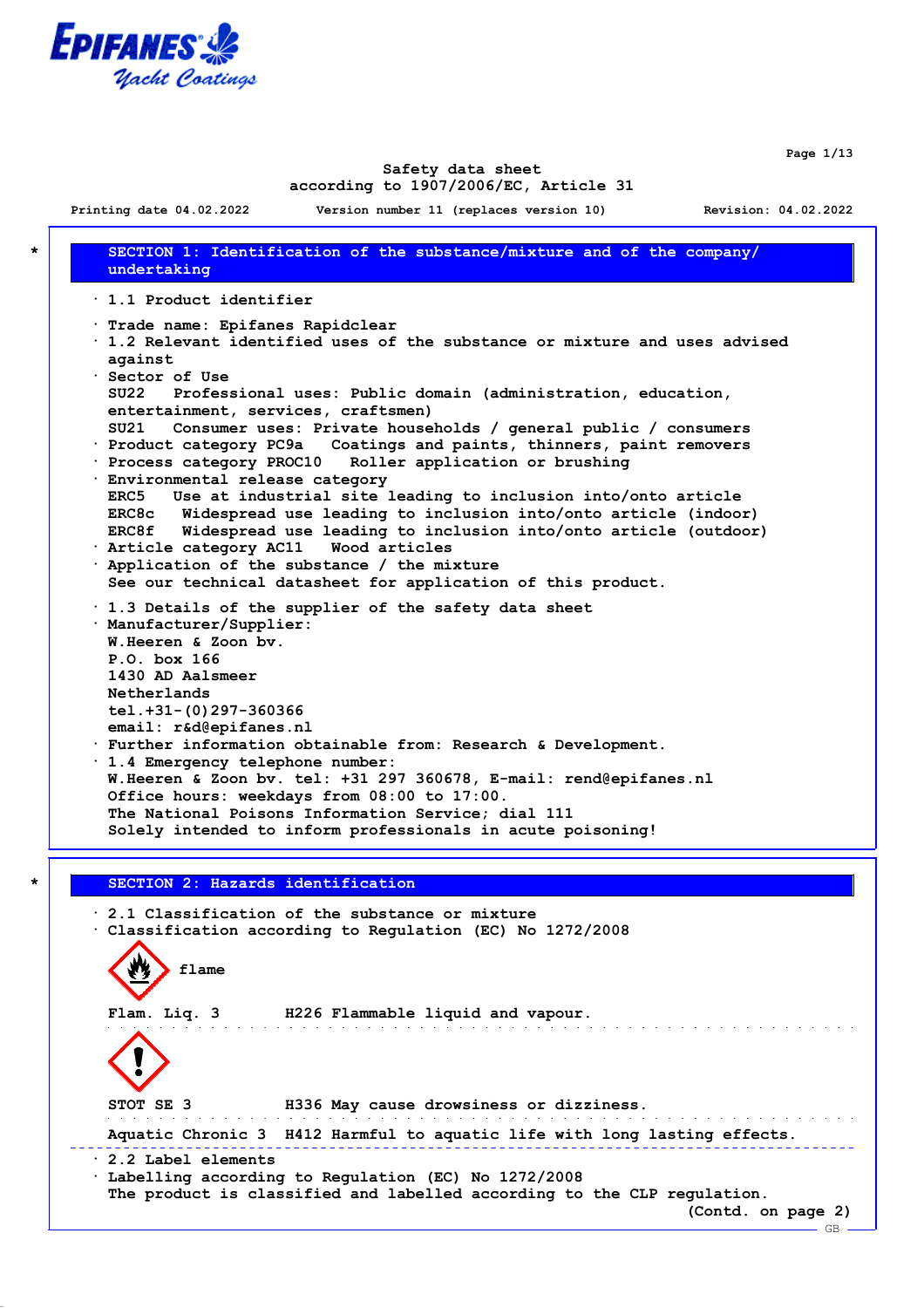

**Page 2/13**

## **Safety data sheet according to 1907/2006/EC, Article 31**

**Printing date 04.02.2022 Version number 11 (replaces version 10) Revision: 04.02.2022**

**Trade name: Epifanes Rapidclear**

**(Contd. of page 1) · Hazard pictograms GHS02 GHS07 · Signal word Warning · Hazard-determining components of labelling: Hydrocarbons, C9-C11, n-alkanes, iso-alkanes, cyclic, < 2% aromatics. (Note-P) · Hazard statements H226 Flammable liquid and vapour. H336 May cause drowsiness or dizziness. H412 Harmful to aquatic life with long lasting effects. · Precautionary statements P102 Keep out of reach of children. P210 Keep away from heat, hot surfaces, sparks, open flames and other ignition sources. No smoking. P260 Do not breathe dust/fume/gas/mist/vapours/spray. P271 Use only outdoors or in a well-ventilated area. P280 Wear protective gloves/protective clothing/eye protection/face protection/hearing protection. P301+P310 IF SWALLOWED: Immediately call a POISON CENTER/ doctor. P303+P361+P353 IF ON SKIN (or hair): Take off immediately all contaminated clothing. Rinse skin with water [or shower]. P501 Dispose of contents/container in accordance with local/regional/ national/international regulations. · Additional information: EUH066 Repeated exposure may cause skin dryness or cracking. Contains cobalt carboxylate, can cause an allergic reaction. · 2.3 Other hazards · Results of PBT and vPvB assessment · PBT: Not applicable. · vPvB: Not applicable.**

#### **\* SECTION 3: Composition/information on ingredients**

**· 3.2 Mixtures · Description: Resin mixture Solvent mixture with additives**

**(Contd. on page 3)**

 $-$  GB  $-$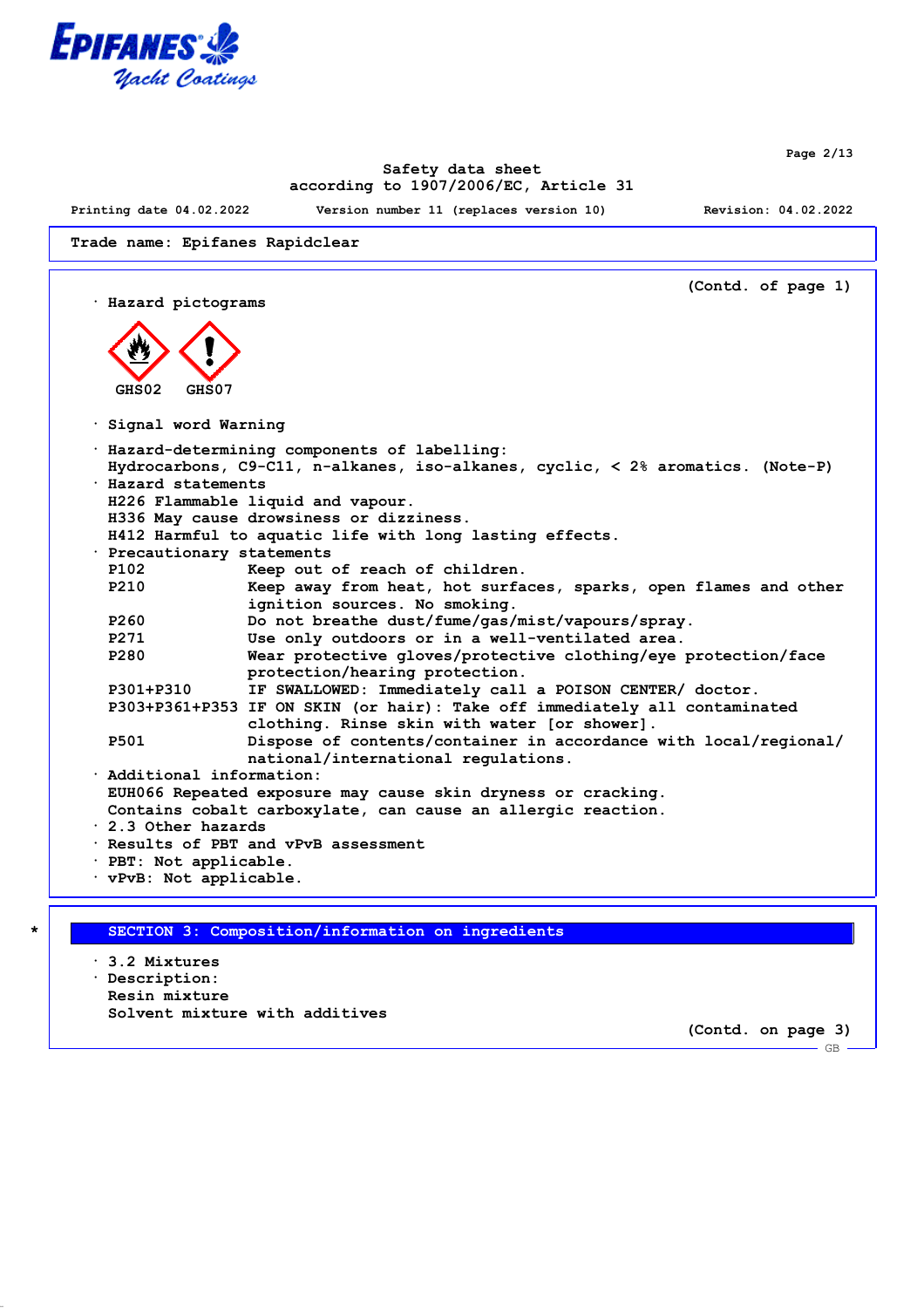

**Page 3/13**

## **Safety data sheet according to 1907/2006/EC, Article 31**

**Printing date 04.02.2022 Version number 11 (replaces version 10) Revision: 04.02.2022**

**Trade name: Epifanes Rapidclear**

| Dangerous components:                                                                                 |                                                                                                                                                                                                                                     |                                      |
|-------------------------------------------------------------------------------------------------------|-------------------------------------------------------------------------------------------------------------------------------------------------------------------------------------------------------------------------------------|--------------------------------------|
| CAS: 64742-48-9<br>EC number: 919-857-5<br>Index number: $649-327-00$ (Note-P)                        | Hydrocarbons, C9-C11, n-alkanes, iso-<br>alkanes, cyclic, $< 2\$ aromatics.                                                                                                                                                         | $50 - 100$ <sup>8</sup>              |
| 6<br>Reg.nr.: $01-2119463258-33$ $\circledast$ Asp. Tox. 1, H304                                      | $\circledast$ Flam. Liq. 3, H226<br>$\Diamond$ STOT SE 3, H336                                                                                                                                                                      |                                      |
| $CAS: 68647-95-0$<br>EC number: $614 - 682 - 8$<br>Reg.nr.: $01-2120099181-55$ with coco alkylamines. | Fatty acids, C18-unsatd., dimers,<br>compounds.<br>$\diamond$ STOT RE 2, H373<br>$\langle \hat{c} \rangle$ Aquatic Acute 1, H400; Aquatic<br>Chronic 1, H410<br>$\langle \cdot \rangle$ Skin Irrit. 2, H315; Skin Sens. 1B,<br>H317 | $≥0.25-S0.5%$                        |
| $CAS: 22464-99-9$<br>EINECS: 245-018-1<br>Reg.nr.: 01-2119979088-21                                   | Zirconium 2-ethylhexanoate<br>$\diamondsuit$ Repr. 2, H361d                                                                                                                                                                         | 50.3%                                |
| $CAS: 136-52-7$<br>EINECS: 205-250-6<br>$Reg.nr.: 01-2119524678-29$                                   | Cobalt bis (2-ethylhexanoate)<br>$\diamondsuit$ Repr. 1B, H360F<br>$\langle \hat{c} \rangle$ Aquatic Acute 1, H400; Aquatic<br>Chronic 1, H410<br>$\langle$ Eye Irrit. 2, H319; Skin Sens. 1A,<br>H317                              | $\geq 0.025 - \leq 0.1$ <sup>8</sup> |

**· Additional information:**

**Note P: The substance does not have to be classified as a carcinogen or mutagen as can be shown that the substance contains less than 0.1% (w / w) benzene (EINECS No 200-753-7.). This note applies only to certain complex oil-derived substances in Part 3.**

**For the wording of the listed hazard phrases refer to section 16.**

#### **\* SECTION 4: First aid measures**

**· 4.1 Description of first aid measures**

- **· General information: Immediately remove any clothing soiled by the product.**
- **· After inhalation: Supply fresh air; consult doctor in case of complaints.**
- **· After skin contact: Immediately rinse with water.**
- **· After eye contact: Rinse opened eye for several minutes under running water.**
- **· After swallowing: Seek medical treatment.**
- **· 4.2 Most important symptoms and effects, both acute and delayed No further relevant information available.**
- **· 4.3 Indication of any immediate medical attention and special treatment needed No further relevant information available.**

**(Contd. on page 4)**

 $-GB$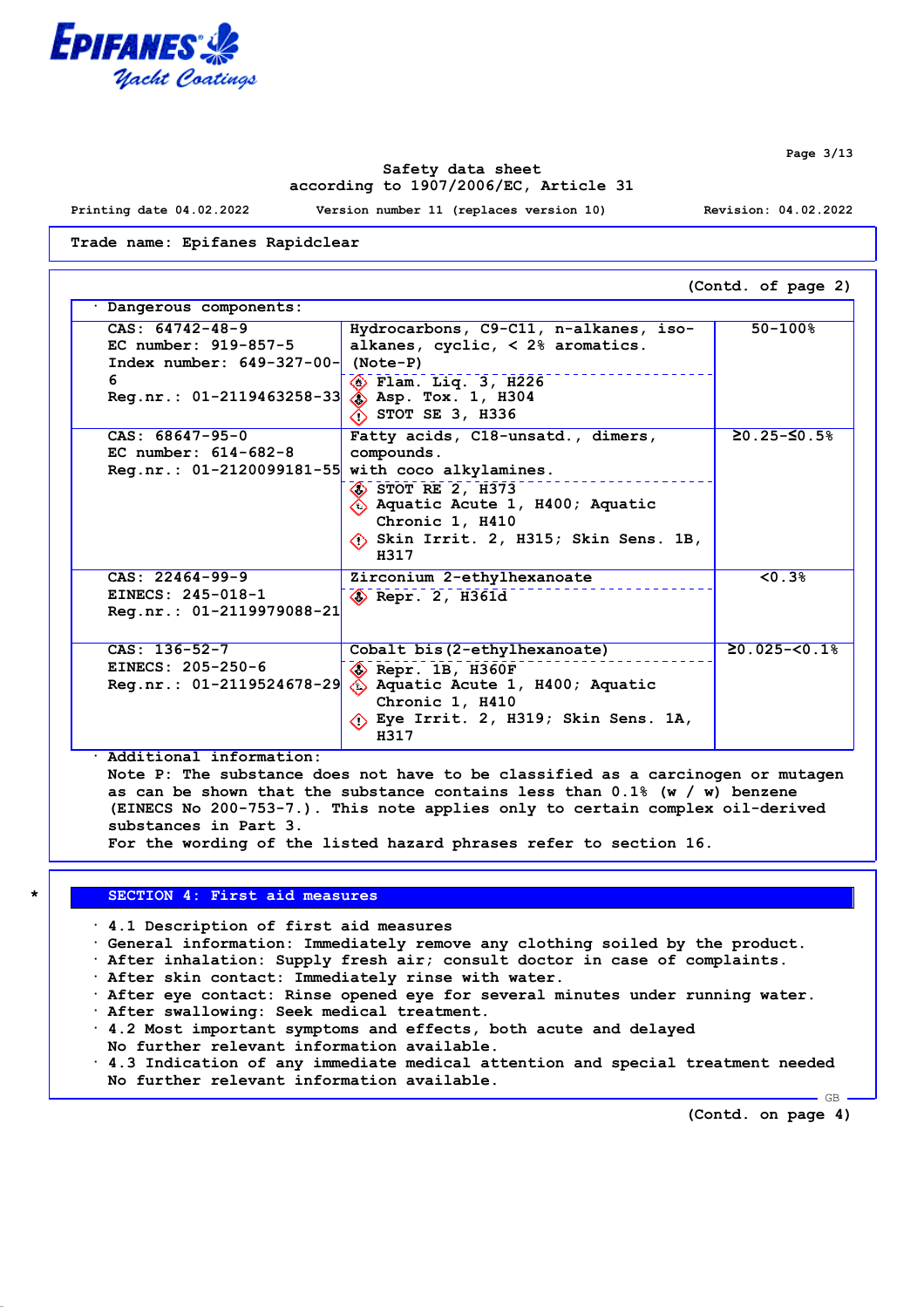

**Page 4/13**

## **Safety data sheet according to 1907/2006/EC, Article 31**

**Printing date 04.02.2022 Version number 11 (replaces version 10) Revision: 04.02.2022**

**Trade name: Epifanes Rapidclear**

**(Contd. of page 3)**

#### **\* SECTION 5: Firefighting measures**

- **· 5.1 Extinguishing media**
- **· Suitable extinguishing agents: CO2, powder or water spray. Fight larger fires with water spray or alcohol resistant foam.**
- **· 5.2 Special hazards arising from the substance or mixture During heating or in case of fire poisonous gases are produced. No further relevant information available.**
- **· 5.3 Advice for firefighters**
- **· Protective equipment: Mouth respiratory protective device.**

## **\* SECTION 6: Accidental release measures**

**· 6.1 Personal precautions, protective equipment and emergency procedures Ensure adequate ventilation Mount respiratory protective device. Wear protective equipment. Keep unprotected persons away. · 6.2 Environmental precautions: Prevent seepage into sewage system, workpits and cellars. Inform respective authorities in case of seepage into water course or sewage system. Dilute with plenty of water. Do not allow to enter sewers/ surface or ground water. · 6.3 Methods and material for containment and cleaning up: Absorb with liquid-binding material (sand, diatomite, acid binders, universal binders, sawdust). Dispose contaminated material as waste according to item 13. Ensure adequate ventilation. · 6.4 Reference to other sections See Section 7 for information on safe handling. See Section 8 for information on personal protection equipment. See Section 13 for disposal information.**

# **\* SECTION 7: Handling and storage**

**· 7.1 Precautions for safe handling Work only in fume cupboard. Ensure good ventilation/exhaustion at the workplace. Prevent formation of aerosols. · Information about fire - and explosion protection: Keep ignition sources away - Do not smoke. Protect against electrostatic charges. Keep respiratory protective device available. · 7.2 Conditions for safe storage, including any incompatibilities · Storage: · Requirements to be met by storerooms and receptacles: No special requirements. · Information about storage in one common storage facility: Not required. · Further information about storage conditions: Keep container tightly sealed.**

**(Contd. on page 5)**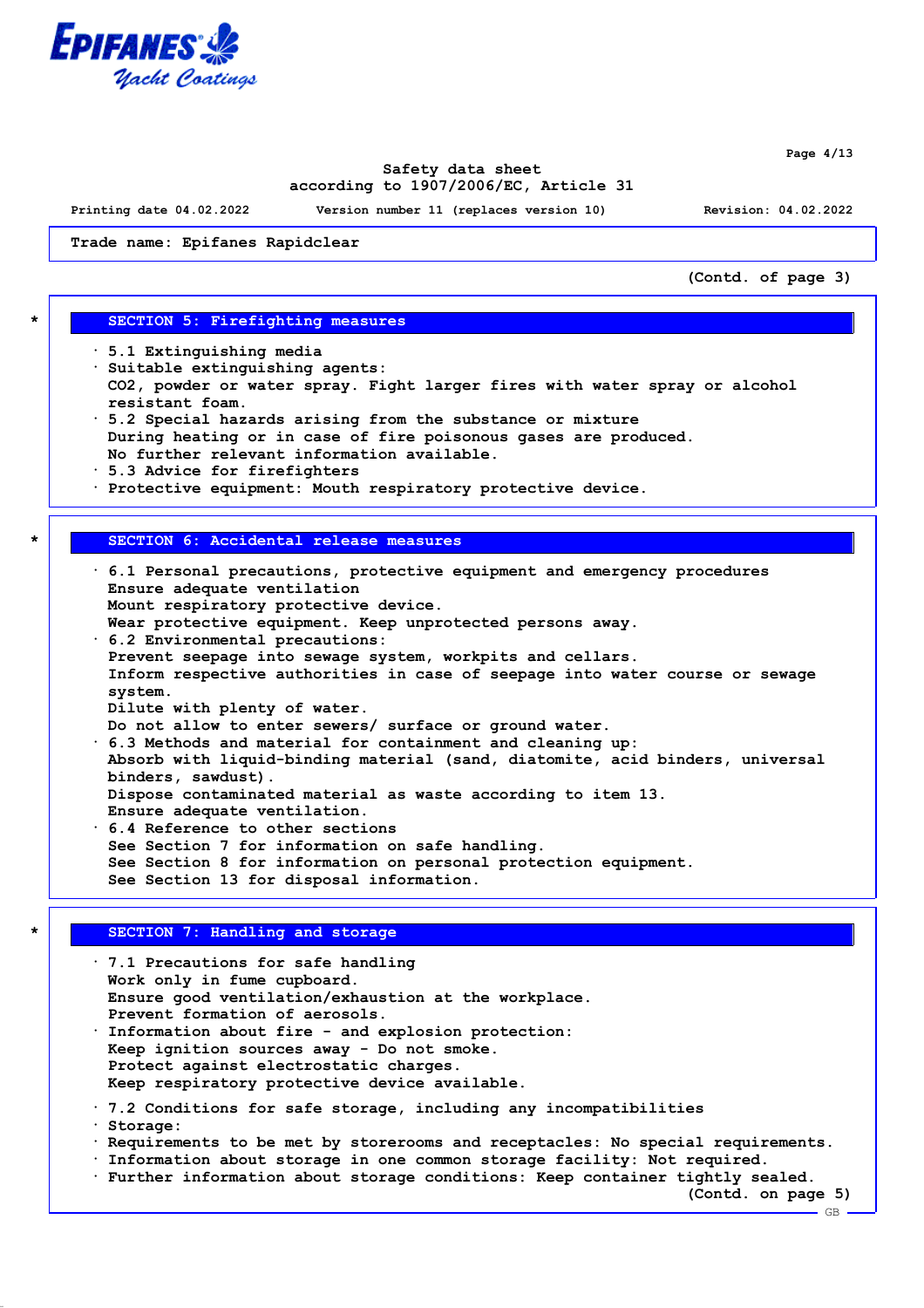

**Page 5/13**

GB

#### **Safety data sheet according to 1907/2006/EC, Article 31**

**Printing date 04.02.2022 Version number 11 (replaces version 10) Revision: 04.02.2022**

**Trade name: Epifanes Rapidclear**

**(Contd. of page 4)**

**\* SECTION 8: Exposure controls/personal protection**

**· 7.3 Specific end use(s) No further relevant information available.**

| 8.1 Control parameters |                                                                                      |                                               |
|------------------------|--------------------------------------------------------------------------------------|-----------------------------------------------|
|                        | Ingredients with limit values that require monitoring at the workplace:              |                                               |
|                        | 136-52-7 Cobalt bis (2-ethylhexanoate)                                               |                                               |
| WEL                    | Long-term value: $0.1$ mg/m <sup>3</sup>                                             |                                               |
|                        | as Co; Carc, Sen                                                                     |                                               |
|                        | 136-52-7 Cobalt bis (2-ethylhexanoate)                                               |                                               |
| WEL                    | Long-term value: 0.1 mq/m <sup>3</sup>                                               |                                               |
|                        | as Co; Carc, Sen                                                                     |                                               |
|                        | · Regulatory information WEL: EH40/2020                                              |                                               |
|                        | . DNEL (Derived No Effect Level) voor professionals                                  |                                               |
|                        | 64742-48-9 Hydrocarbons, C9-C11, n-alkanes, iso-alkanes, cyclic, $\langle 2 \rangle$ |                                               |
|                        | aromatics. (Note-P)                                                                  |                                               |
| Oral                   | Long-term - systemic effects.                                                        | 125 mg/kg bw/day (General                     |
|                        |                                                                                      | population)                                   |
|                        | Inhalative   Long-term - systemic effects.                                           | 185 mg/m <sup>3</sup> (General population)    |
|                        | 68647-95-0 Fatty acids, C18-unsatd., dimers, compounds.<br>with coco alkylamines.    |                                               |
|                        |                                                                                      |                                               |
| Dermal                 | Long-term - local effects.                                                           | 86.5 µg/cm <sup>2</sup> (General population)  |
|                        | Long-term - systemic effects.                                                        | 0.51 mg/kg/day (Employees)                    |
|                        | Inhalative   Long-term - systemic effects.                                           | $0.91$ mg/m <sup>3</sup> (Employees)          |
|                        | 22464-99-9 Zirconium 2-ethylhexanoate                                                |                                               |
| Dermal                 | Long-term - systemic effects.                                                        | 6.49 mg/kg/day (Employees)                    |
|                        | Inhalative   Long-term - systemic effects.                                           | $32.97 \text{ mg/m}^3$ (Employees)            |
|                        | 136-52-7 Cobalt bis (2-ethylhexanoate)                                               |                                               |
|                        | Inhalative Long-term - local effects.                                                | 0.037 mg/m <sup>3</sup> (General population)  |
|                        | Long-term - systemic effects.                                                        | $0.2351$ mg/m <sup>3</sup> (Employees)        |
|                        | DNEL (Derived No Effect Level) for general audience                                  |                                               |
|                        | 64742-48-9 Hydrocarbons, C9-C11, n-alkanes, iso-alkanes, cyclic, < 2%                |                                               |
|                        | aromatics. (Note-P)                                                                  |                                               |
| Dermal                 | Long-term - systemic effects.                                                        | 208 mg/kg bw/day (Employees)                  |
|                        | Inhalative Long-term - systemic effects.                                             | 871 $mg/m^3$ (Employees)                      |
|                        | Long term - systemic effects.                                                        | 125 mg/kg bw/day (General                     |
|                        |                                                                                      | population)                                   |
|                        | 68647-95-0 Fatty acids, C18-unsatd., dimers, compounds.                              |                                               |
|                        | with coco alkylamines.                                                               |                                               |
| Oral                   | Long-term systemic effects.                                                          | 0.13 mg/kg bw/day (General                    |
|                        |                                                                                      | population)                                   |
| Dermal                 | Long-term - systemic effects.                                                        | 0.25 mg/kg bw/day (General                    |
|                        |                                                                                      | population)                                   |
| Inhalative             | Long-term - systemic effects.                                                        | $0.45$ mg/m <sup>3</sup> (General population) |
|                        |                                                                                      | (Contd. on page 6)                            |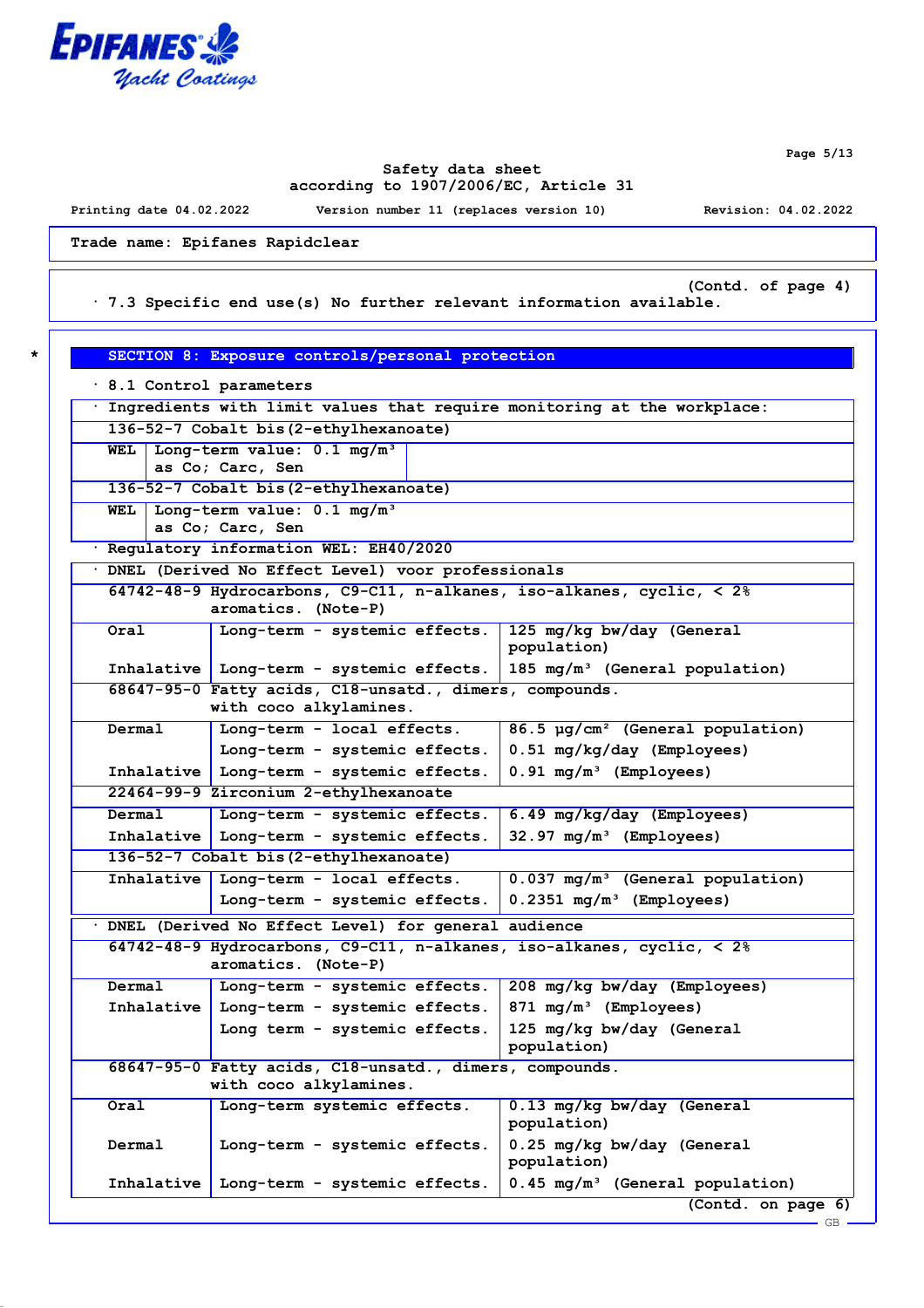

**Page 6/13**

# **Safety data sheet according to 1907/2006/EC, Article 31**

**Printing date 04.02.2022 Version number 11 (replaces version 10) Revision: 04.02.2022**

**Trade name: Epifanes Rapidclear**

**(Contd. of page 5) 22464-99-9 Zirconium 2-ethylhexanoate Oral Long-term systemic effects. 4.51 mg/kg bw/day (General population) Dermal Long-term - systemic effects. 3.25 mg/kg bw/day (General population) Inhalative Long-term - systemic effects. 8.13 mg/m³ (General population) 136-52-7 Cobalt bis(2-ethylhexanoate) Oral Long-term systemic effects. 0.0558 mg/kg bw/day (General population) · PNECs 68647-95-0 Fatty acids, C18-unsatd., dimers, compounds. with coco alkylamines. Aquatic compartment. 0 mg/l (Freshwater) Aquatic compartment. 0 mg/l (Seawater) STP 180 mg/l (Segmentation, Targeting and Positioning) Soil 0.04 mg/kg (Freshwater) Intermittent 0.004 mg/l (Freshwater) Soil 2 mg/kg (soil) Sediment 0.004 mg/kg (Seawater) 136-52-7 Cobalt bis(2-ethylhexanoate) Aquatic compartment. 0.00051 mg/l (Freshwater) Aquatic compartment. 0.00236 mg/l (Seawater) STP 0.37 mg/l (Segmentation, Targeting and Positioning) Soil 9.5 mg/kg (Freshwater) Soil 7.9 mg/kg (soil)** Sediment 9.5 mg/kg (Seawater) **· Additional information: The lists valid during the making were used as basis. · 8.2 Exposure controls · Appropriate engineering controls No further data; see item 7. · Individual protection measures, such as personal protective equipment · General protective and hygienic measures: Do not eat, drink, smoke or sniff while working. Immediately remove all soiled and contaminated clothing Wash hands before breaks and at the end of work. · Respiratory protection: In case of brief exposure or low pollution use respiratory filter device. In case of intensive or longer exposure use self-contained respiratory protective device. Filter AX In case of short or low load, breathing filter device; in the case of intensive or prolonged exposure, use a breathing apparatus independent of the surrounding air. A half-face mask for organic vapours and solvents according to EN140 type A1 or A2 is recommended.**

**(Contd. on page 7)** GB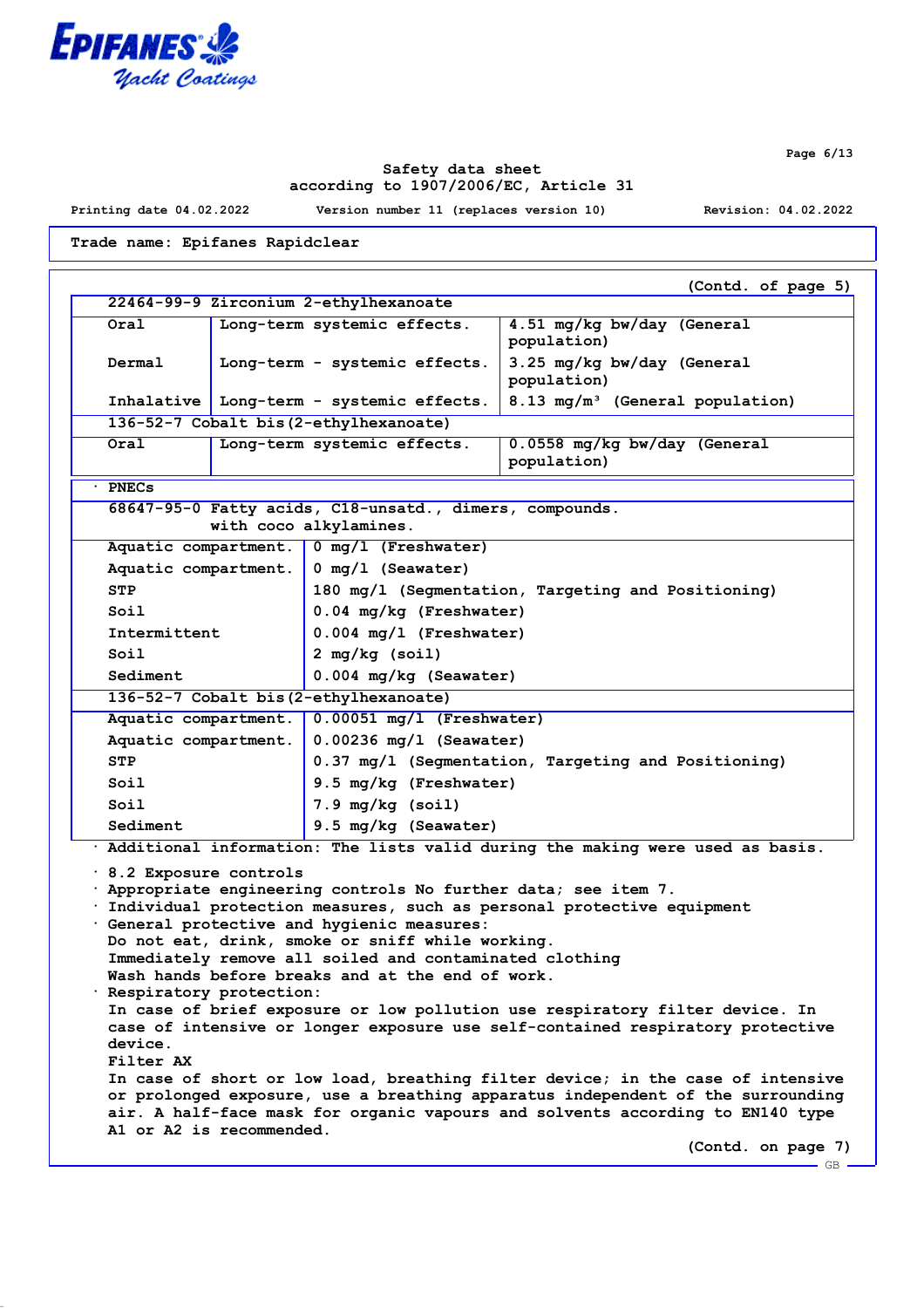

**Page 7/13**

# **Safety data sheet according to 1907/2006/EC, Article 31**

**Printing date 04.02.2022 Version number 11 (replaces version 10) Revision: 04.02.2022**

**Trade name: Epifanes Rapidclear**

**(Contd. of page 6) · Hand protection Protective gloves The glove material has to be impermeable and resistant to the product/ the substance/ the preparation. Due to missing tests no recommendation to the glove material can be given for the product/ the preparation/ the chemical mixture. Selection of the glove material on consideration of the penetration times, rates of diffusion and the degradation · Material of gloves The selection of the suitable gloves does not only depend on the material, but also on further marks of quality and varies from manufacturer to manufacturer. As the product is a preparation of several substances, the resistance of the glove material can not be calculated in advance and has therefore to be checked prior to the application. · Penetration time of glove material The exact break trough time has to be found out by the manufacturer of the protective gloves and has to be observed. · For the permanent contact of a maximum of 15 minutes gloves made of the following materials are suitable: Butyl rubber, BR · As protection from splashes gloves made of the following materials are suitable: Cloropene; handglove thickness >0.7mm, penetration time >60min. according EN374. Nitrilrubber; handglove thickness >0.3mm, penetration time >60min. according EN374. · Eye/face protection Tightly sealed goggles · Body protection: Use protective suit. \* SECTION 9: Physical and chemical properties · 9.1 Information on basic physical and chemical properties · General Information · Physical state Fluid · Colour: According to product specification · Odour: Characteristic · Odour threshold: Not determined. · Melting point/freezing point: Undetermined.**

**· Boiling point or initial boiling point**

GB

**and boiling range 154 °C (64742-48-9 Hydrocarbons, C9- C11, n-alkanes, iso-alkanes, cyclic, < 2% aromatics. (Note-P))**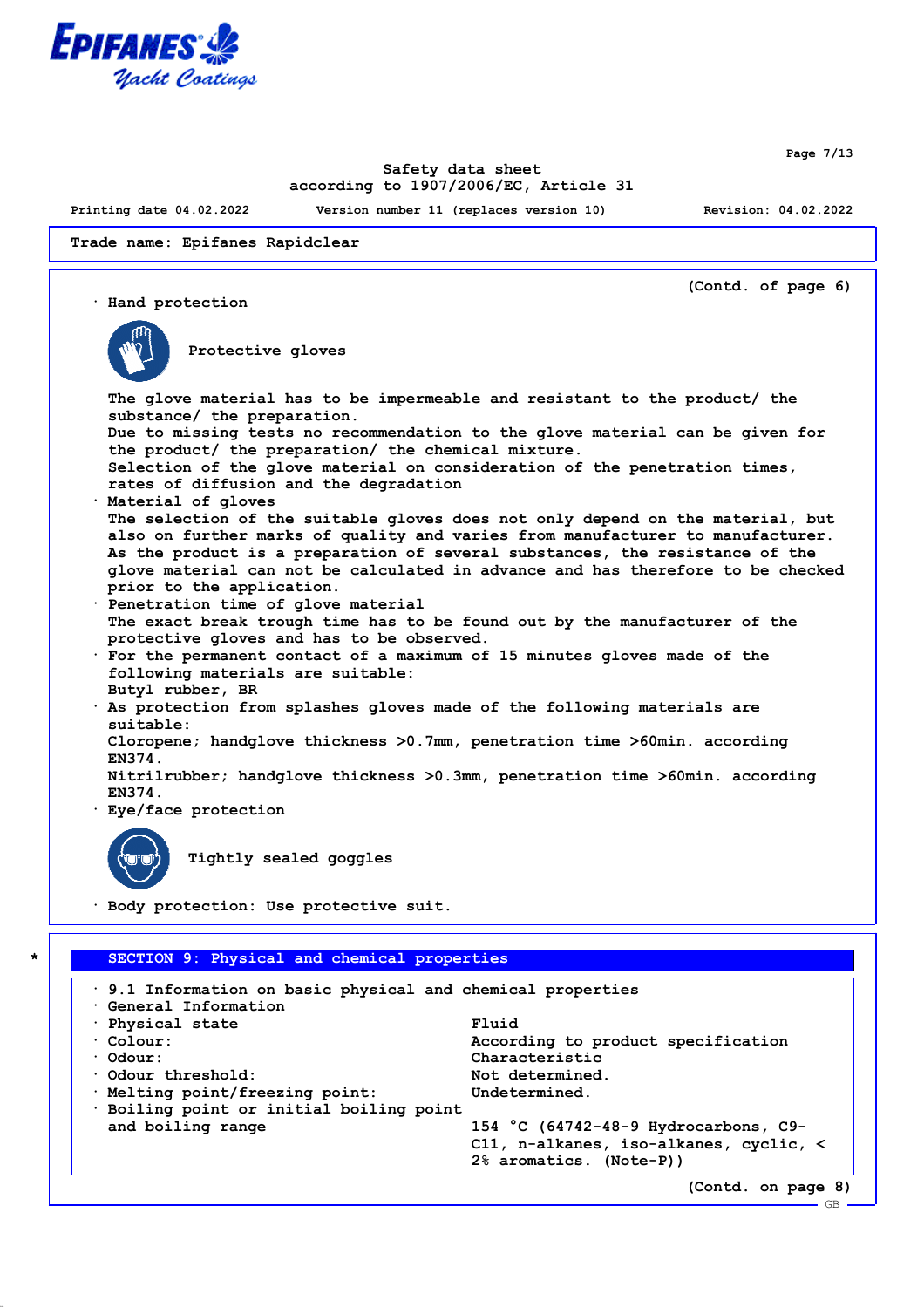

**Safety data sheet according to 1907/2006/EC, Article 31**

**Printing date 04.02.2022 Version number 11 (replaces version 10) Revision: 04.02.2022**

**Trade name: Epifanes Rapidclear**

**(Contd. of page 7) · Flammability Not applicable. · Lower and upper explosion limit · Lower: 0.6 Vol % · Upper: 7 Vol % · Flash point: 36 °C · Auto-ignition temperature: Product is not selfigniting. · Decomposition temperature: Not determined. · pH Not determined. · Viscosity: · Kinematic viscosity at 20 °C 25 s (DIN 53211/4) · Dynamic: Not determined. · Solubility · water: Fully miscible. · Partition coefficient n-octanol/water (log value) Not determined. · Vapour** pressure: **· Density and/or relative density · Density at 20 °C: 0.89 g/cm³** · **Relative density 1996 1997 Not determined.** · **Vapour density with the Communist Communist Communist Communist Communist Communist Communist Communist Communist Communist Communist Communist Communist Communist Communist Communist Communist Communist Communist Com · 9.2 Other information · Appearance: · Form: Fluid · Important information on protection of health and environment, and on safety. · Ignition temperature: 240 °C · Explosive properties: Product is not explosive. However, formation of explosive air/vapour mixtures are possible. · Solvent content: · Organic solvents: 57.0 % · VOC content: 56.97 % VOC content: 507.1 g/l / 4.23 lb/gal · Solids content: 43.0 % (VB% 1h 150C) · Change in condition · Evaporation rate Not determined. · Information with regard to physical hazard classes · Explosives Void · Flammable gases Void · Aerosols Void · Oxidising gases Void · Gases under pressure Void · Flammable liquids Flammable liquid and vapour. · Flammable solids Void · Self-reactive substances and mixtures Void · Pyrophoric liquids Void · Pyrophoric solids Void (Contd. on page 9)**

**Page 8/13**

GB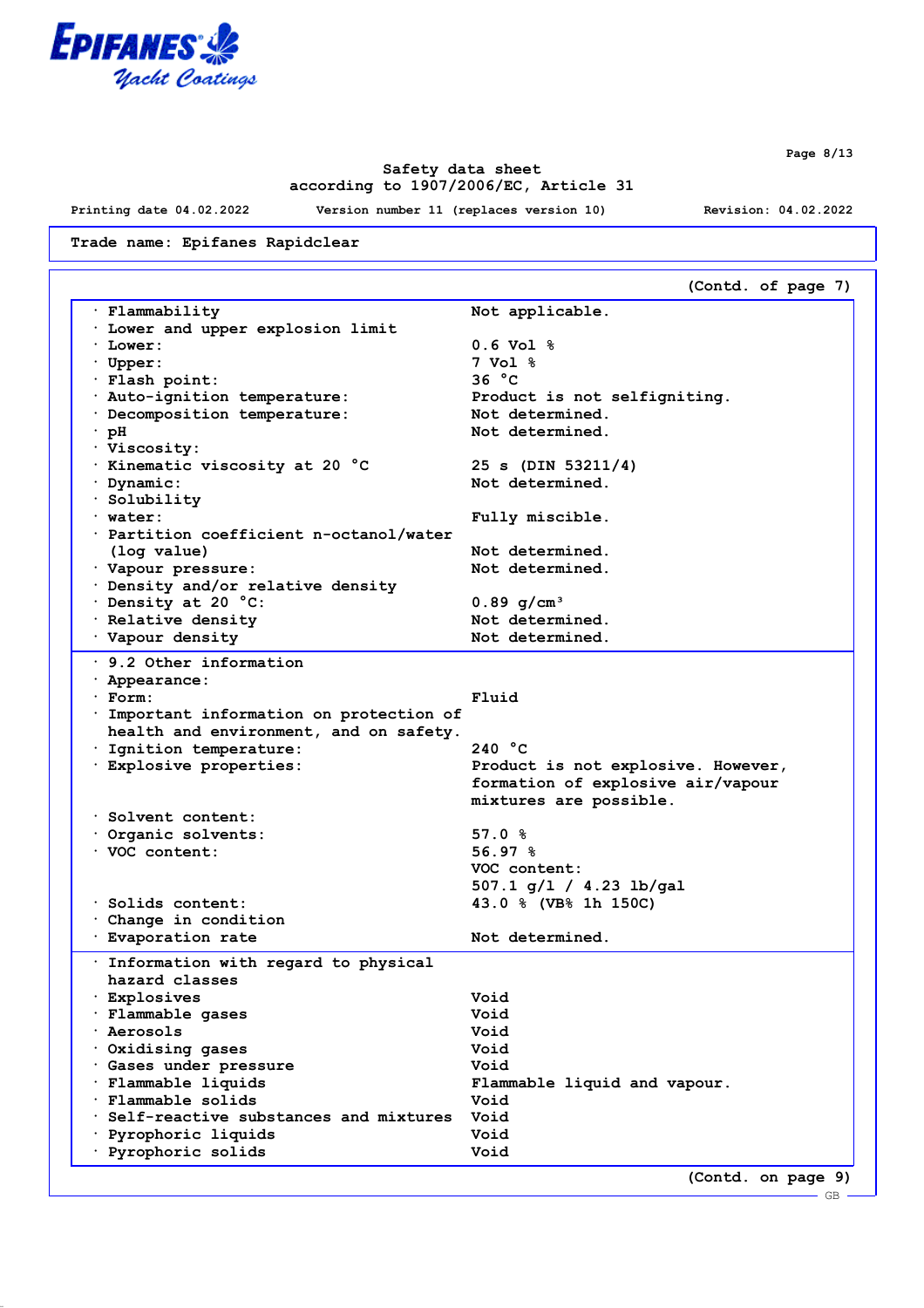

**Safety data sheet according to 1907/2006/EC, Article 31**

**Printing date 04.02.2022 Version number 11 (replaces version 10) Revision: 04.02.2022**

**(Contd. of page 8)**

**Trade name: Epifanes Rapidclear**

| $\cdot$ Self-heating substances and mixtures<br>Substances and mixtures, which emit | Void |
|-------------------------------------------------------------------------------------|------|
|                                                                                     |      |
| flammable gases in contact with water                                               | Void |
| $\cdot$ Oxidising liquids                                                           | Void |
|                                                                                     |      |
| $\cdot$ Oxidising solids                                                            | Void |
| Organic peroxides                                                                   | Void |
| Corrosive to metals                                                                 | Void |
| Desensitised explosives<br>$\bullet$                                                | Void |
|                                                                                     |      |

## **\* SECTION 10: Stability and reactivity**

- **· 10.1 Reactivity No further relevant information available.**
- **· 10.2 Chemical stability**
- **· Thermal decomposition / conditions to be avoided:**
- **No decomposition if used according to specifications.**
- **· 10.3 Possibility of hazardous reactions No dangerous reactions known.**
- **· 10.4 Conditions to avoid No further relevant information available.**
- **· 10.5 Incompatible materials: No further relevant information available.**
- **· 10.6 Hazardous decomposition products:**
- **No dangerous decomposition products known.**

#### **\* SECTION 11: Toxicological information**

**· 11.1 Information on hazard classes as defined in Regulation (EC) No 1272/2008 · Acute toxicity**

**· LD/LC50 values relevant for classification:**

**136-52-7 Cobalt bis(2-ethylhexanoate)**

| Oral | LD50 | $>5,000$ mg/kg (rat) |
|------|------|----------------------|
|      |      |                      |

**Dermal LD50 (Konijn) 5,000 mg/kg (rabbit)**

**· STOT-single exposure May cause drowsiness or dizziness.**

**· 11.2 Information on other hazards**

**· Endocrine disrupting properties**

**None of the ingredients is listed.**

# **\* SECTION 12: Ecological information**

**· 12.1 Toxicity**

| . 12.1 Toxicity                                                                       |  |
|---------------------------------------------------------------------------------------|--|
| · Aquatic toxicity:                                                                   |  |
| 136-52-7 Cobalt bis (2-ethylhexanoate)                                                |  |
| LC50 $\vert$ 0.1-1 mg/l (Fish Acute Toxicity Study)                                   |  |
| EC50 $\vert$ 0.1-1 mg/1 (daphnia magna)                                               |  |
| EC50 $\vert$ 0.1-1 mg/l (Algae, Growth inhibition test)                               |  |
| $\cdot$ 12.2 Persistence and degradability No further relevant information available. |  |
| $\cdot$ 12.3 Bioaccumulative potential No further relevant information available.     |  |
| $\cdot$ 12.4 Mobility in soil No further relevant information available.              |  |

**(Contd. on page 10)**

**Page 9/13**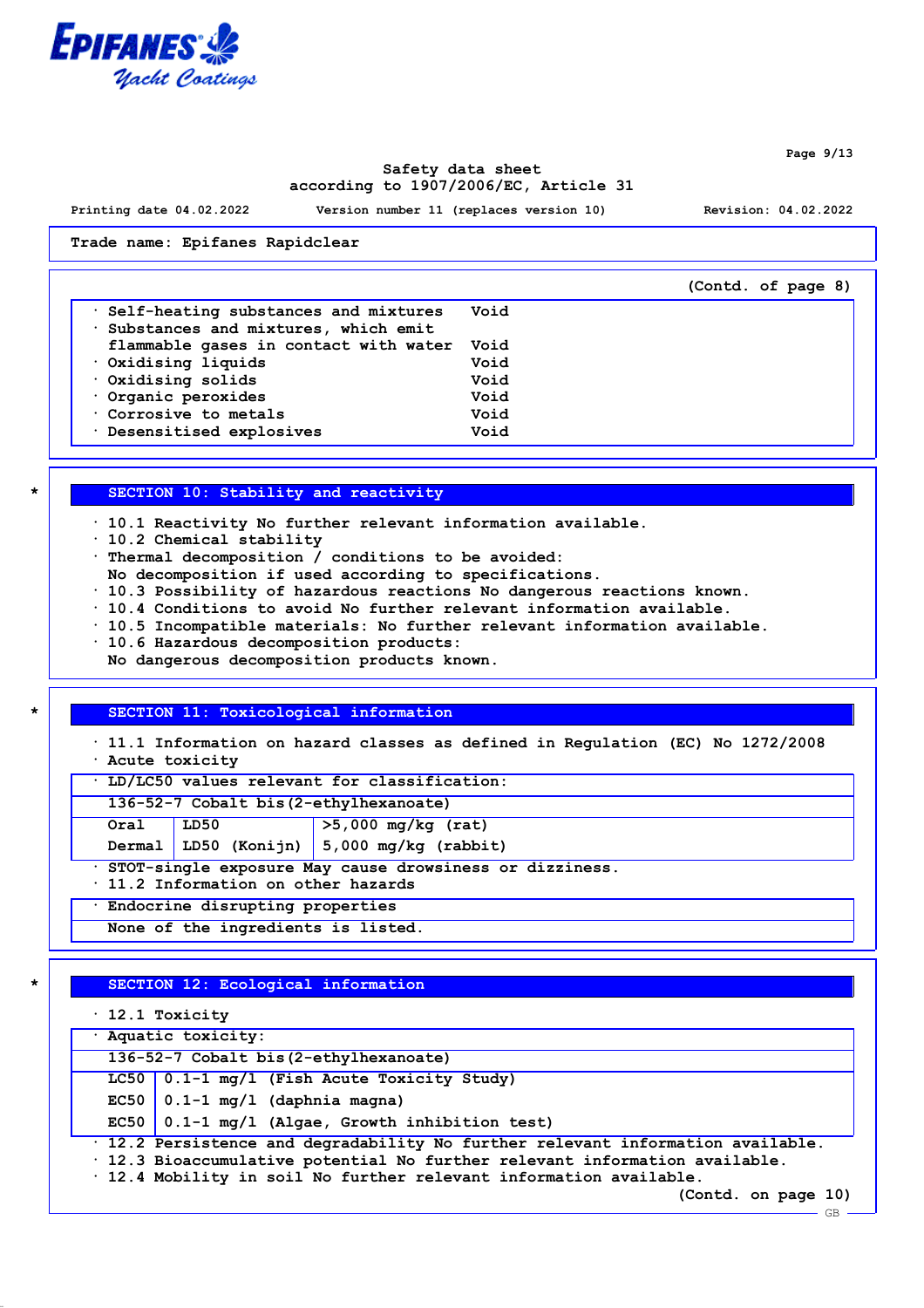

**Page 10/13**

## **Safety data sheet according to 1907/2006/EC, Article 31**

**Printing date 04.02.2022 Version number 11 (replaces version 10) Revision: 04.02.2022**

**Trade name: Epifanes Rapidclear**

**(Contd. of page 9) · 12.5 Results of PBT and vPvB assessment · PBT: Not applicable. · vPvB: Not applicable. · 12.6 Endocrine disrupting properties The product does not contain substances with endocrine disrupting properties. · 12.7 Other adverse effects · Remark: Harmful to fish · Additional ecological information: · General notes: Water hazard class 3 (German Regulation) (Self-assessment): extremely hazardous for water Do not allow product to reach ground water, water course or sewage system, even in small quantities. Danger to drinking water if even extremely small quantities leak into the ground. Harmful to aquatic organisms**

#### **\* SECTION 13: Disposal considerations**

**· 13.1 Waste treatment methods**

**· Recommendation Must not be disposed together with household garbage. Do not allow product to reach sewage system.**

**· Uncleaned packaging:**

- **· Recommendation: Disposal must be made according to official regulations.**
- **· Recommended cleansing agents:**
- **Water, if necessary together with cleansing agents.**

| $\cdot$ 14.1 UN number or ID number<br>$\cdot$ ADR, IMDG, IATA | UN1263                    |
|----------------------------------------------------------------|---------------------------|
|                                                                |                           |
| 14.2 UN proper shipping name                                   |                           |
| $\cdot$ ADR                                                    | 1263 PAINT                |
| IMDG, IATA                                                     | <b>PAINT</b>              |
| ADR<br>٠                                                       |                           |
|                                                                | 3 (F1) Flammable liquids. |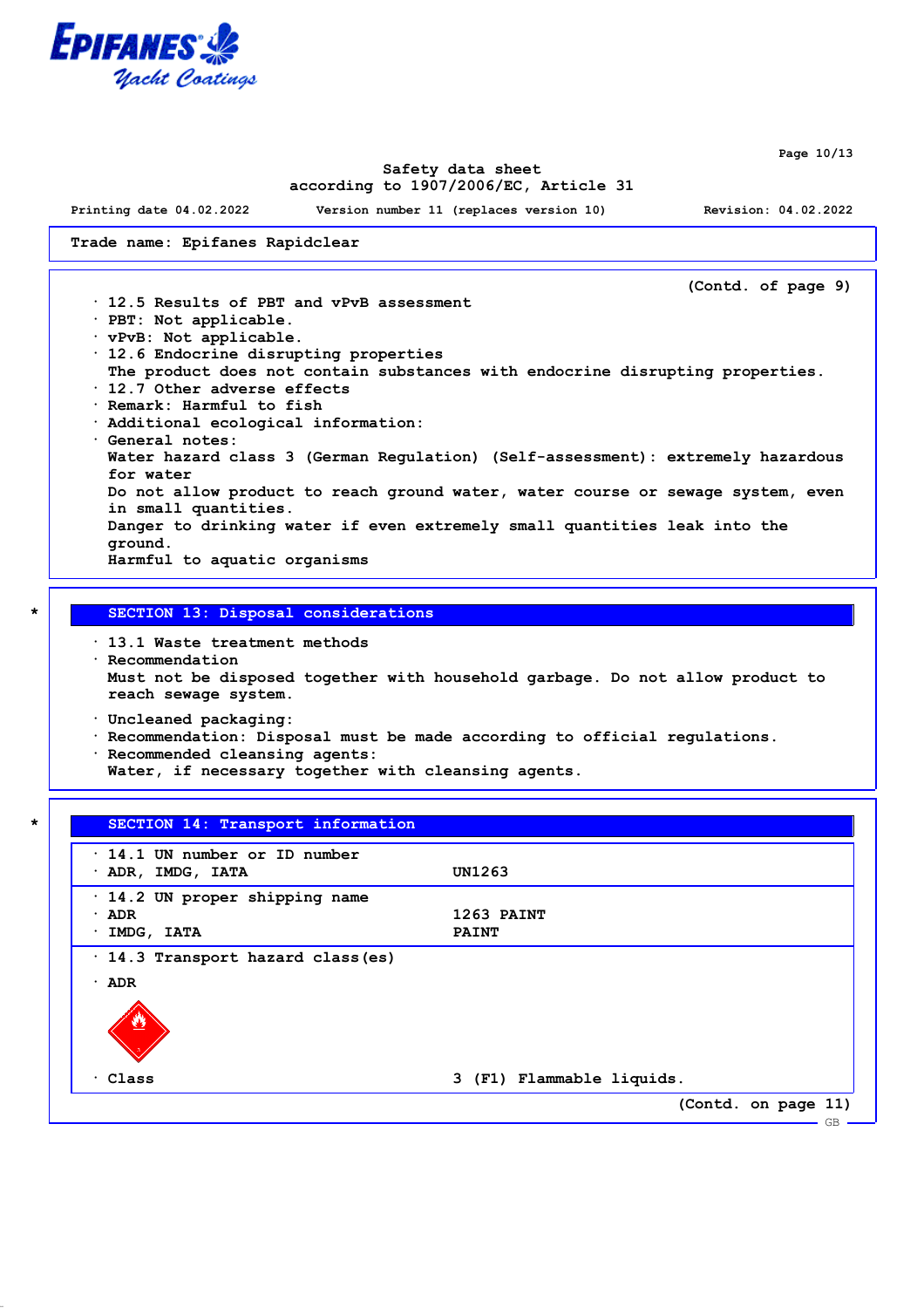

**Page 11/13**

# **Safety data sheet according to 1907/2006/EC, Article 31**

**Printing date 04.02.2022 Version number 11 (replaces version 10) Revision: 04.02.2022**

**Trade name: Epifanes Rapidclear**

|                                                                                                                              | (Contd. of page 10)                                                                                                                        |
|------------------------------------------------------------------------------------------------------------------------------|--------------------------------------------------------------------------------------------------------------------------------------------|
| Label                                                                                                                        | 3                                                                                                                                          |
| IMDG, IATA                                                                                                                   |                                                                                                                                            |
| Class<br>$·$ Label                                                                                                           | 3 Flammable liquids.<br>3                                                                                                                  |
| · 14.4 Packing group<br>· ADR, IMDG, IATA                                                                                    | III                                                                                                                                        |
| $\cdot$ 14.5 Environmental hazards:<br>· Marine pollutant:                                                                   | No                                                                                                                                         |
| · 14.6 Special precautions for user<br>· Hazard identification number (Kemler<br>code):<br>· EMS Number:<br>Stowage Category | Warning: Flammable liquids.<br>30<br>$F-E$ , $S-E$<br>Α                                                                                    |
| · 14.7 Maritime transport in bulk<br>according to IMO instruments                                                            | Not applicable.                                                                                                                            |
| · Transport/Additional information:                                                                                          |                                                                                                                                            |
| · ADR<br>· Limited quantities (LQ)<br>· Excepted quantities (EQ)<br>Transport category<br>Tunnel restriction code            | 5L<br>Code: E1<br>Maximum net quantity per inner packaging:<br>$30$ ml<br>Maximum net quantity per outer packaging:<br>1000 ml<br>3<br>D/E |
| · IMDG<br>· Limited quantities (LQ)<br>· Excepted quantities (EQ)                                                            | 5L<br>Code: E1<br>Maximum net quantity per inner packaging:<br>$30$ $m1$<br>Maximum net quantity per outer packaging:<br>1000 ml           |
| UN "Model Regulation":                                                                                                       | UN 1263 PAINT, 3, III                                                                                                                      |

# **\* SECTION 15: Regulatory information**

**· 15.1 Safety, health and environmental regulations/legislation specific for the substance or mixture**

**· Directive 2012/18/EU**

**· Named dangerous substances - ANNEX I None of the ingredients is listed.**

**· Seveso category P5c FLAMMABLE LIQUIDS**

**(Contd. on page 12)**

GB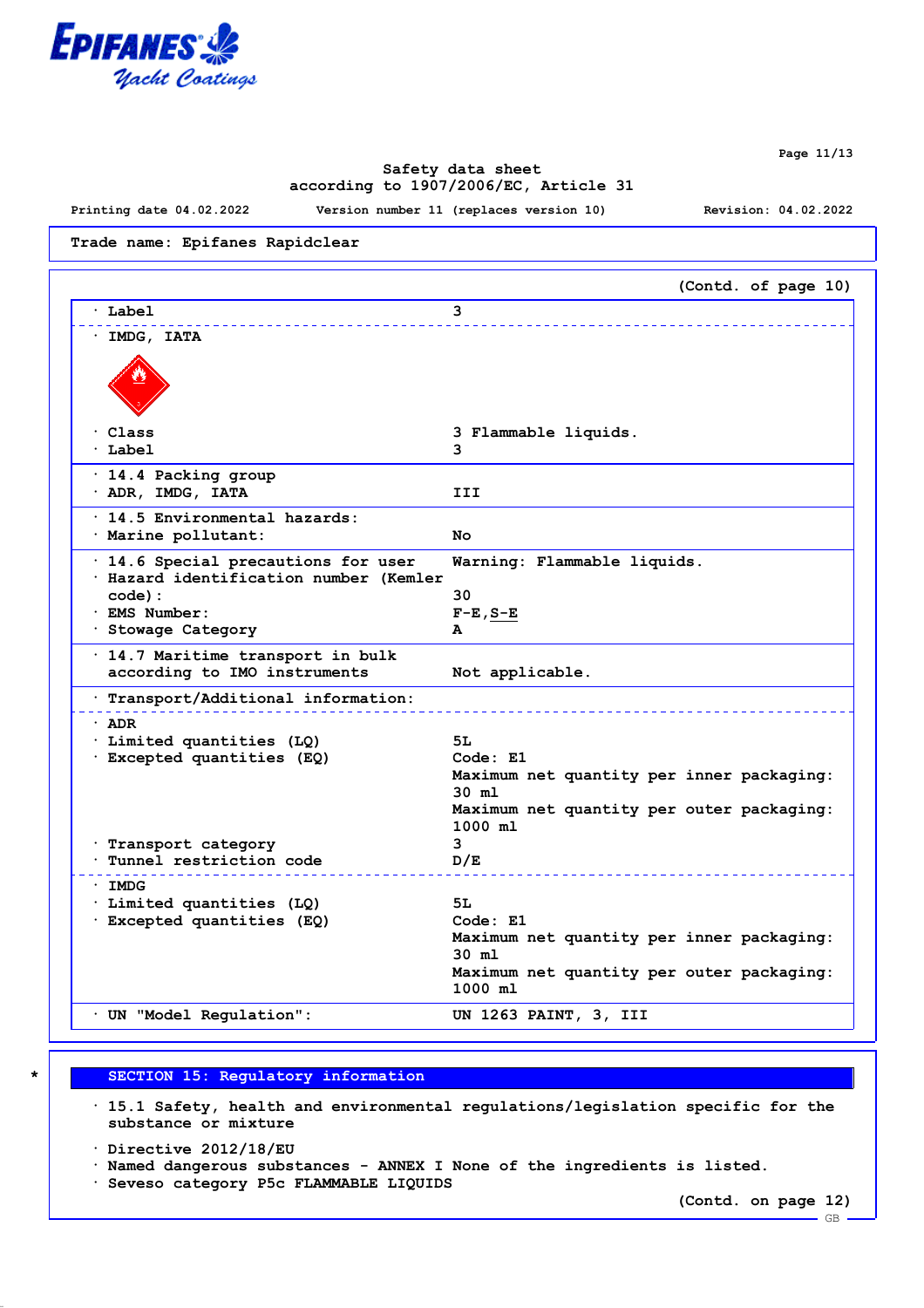

**Page 12/13**

#### **Safety data sheet according to 1907/2006/EC, Article 31**

**Printing date 04.02.2022 Version number 11 (replaces version 10) Revision: 04.02.2022**

**Trade name: Epifanes Rapidclear**

- **(Contd. of page 11) · Qualifying quantity (tonnes) for the application of lower-tier requirements 5,000 t**
- **· Qualifying quantity (tonnes) for the application of upper-tier requirements 50,000 t**
- **· National regulations:**
- **· Technical instructions (air):**

| Class | <b>Share in</b><br>℁ |
|-------|----------------------|
|       | 50–100               |

**· Waterhazard class: Water hazard class 3 (Self-assessment): extremely hazardous for water. · 15.2 Chemical safety assessment:**

**A Chemical Safety Assessment has not been carried out.**

# **\* SECTION 16: Other information**

**This information is based on our present knowledge. However, this shall not constitute a guarantee for any specific product features and shall not establish a legally valid contractual relationship. · Relevant phrases**

```
H226 Flammable liquid and vapour.
H304 May be fatal if swallowed and enters airways.
H315 Causes skin irritation.
H317 May cause an allergic skin reaction.
H319 Causes serious eye irritation.
```
- **H336 May cause drowsiness or dizziness.**
- **H360F May damage fertility.**
- **H361d Suspected of damaging the unborn child.**
- **H373 May cause damage to organs through prolonged or repeated exposure.**
- **H400 Very toxic to aquatic life.**
- **H410 Very toxic to aquatic life with long lasting effects.**
- **· Department issuing SDS: Research & Development.**

**· Contact: J.J. van Dijk, tel: +31 297 360678, email: rend@epifanes.nl · Abbreviations and acronyms: RID: Règlement international concernant le transport des marchandises dangereuses par chemin de fer**

**(Regulations Concerning the International Transport of Dangerous Goods by Rail) ICAO: International Civil Aviation Organisation ADR: Accord relatif au transport international des marchandises dangereuses par route (European Agreement Concerning the International Carriage of Dangerous Goods by Road) IMDG: International Maritime Code for Dangerous Goods IATA: International Air Transport Association GHS: Globally Harmonised System of Classification and Labelling of Chemicals EINECS: European Inventory of Existing Commercial Chemical Substances ELINCS: European List of Notified Chemical Substances CAS: Chemical Abstracts Service (division of the American Chemical Society) VOC: Volatile Organic Compounds (USA, EU) DNEL: Derived No-Effect Level (REACH) PNEC: Predicted No-Effect Concentration (REACH) LC50: Lethal concentration, 50 percent LD50: Lethal dose, 50 percent PBT: Persistent, Bioaccumulative and Toxic vPvB: very Persistent and very Bioaccumulative Flam. Liq. 3: Flammable liquids – Category 3**

**(Contd. on page 13)**